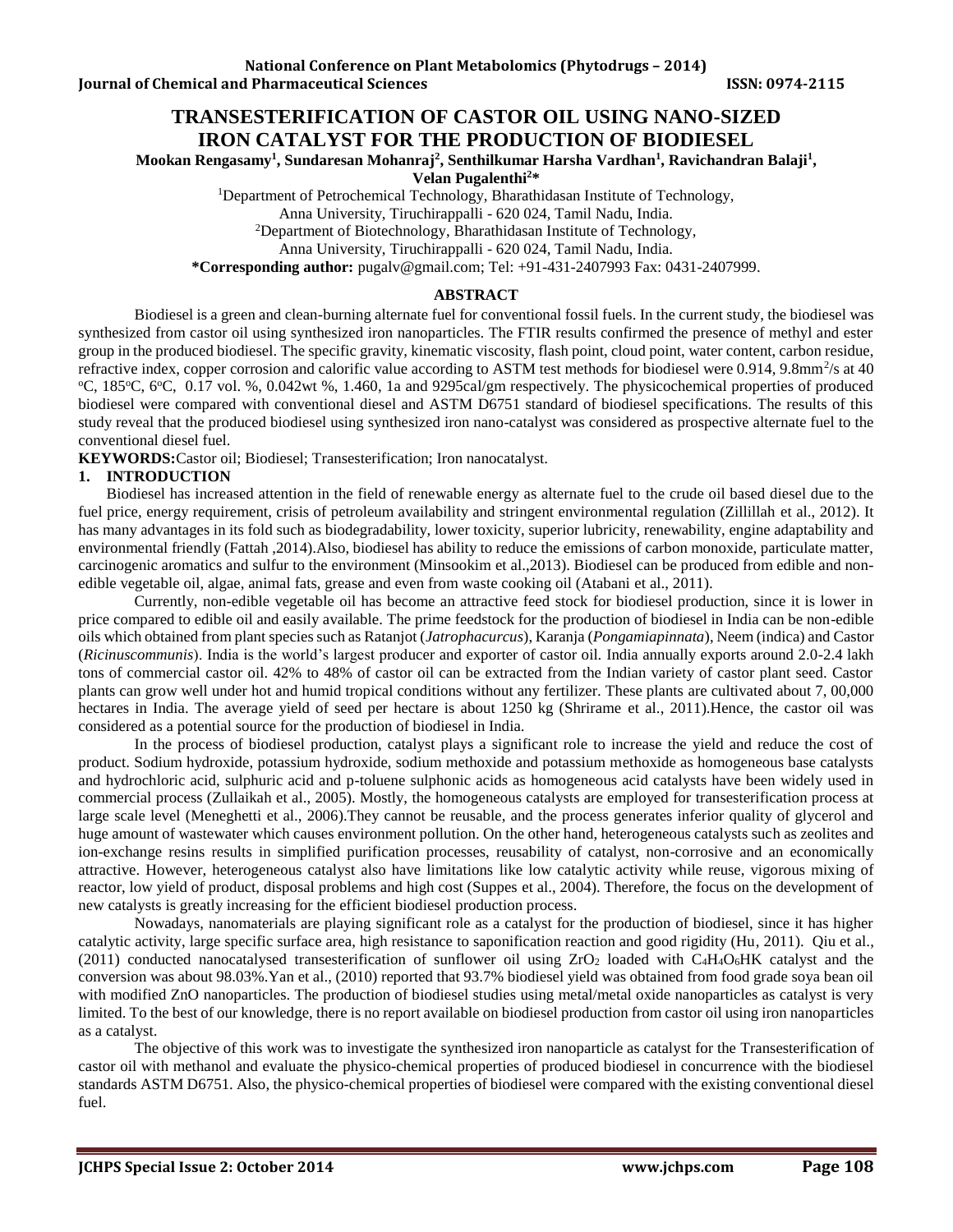#### **National Conference on Plant Metabolomics (Phytodrugs – 2014) Iournal of Chemical and Pharmaceutical Sciences ISSN: 0974-2115**

# **2. MATERIALS AND METHODS**

**2.1 Materials:** Castor oil was purchased from local suppliers in Tiruchirappalli, Tamilnadu, India. The methanol was procured from Merck Specialties Private Ltd, India. Iron nanoparticles were synthesized in our lab and used as catalyst for this study.

**2.2 Preparation of iron nanoparticles:** Chemical reduction method was used for the synthesis of iron nanoparticles from its precursor ferric chloride solution and sodium borohydride solution as a reducing agent. The synthesized iron nanoparticles were characterized for their composition, size and shape using XRD, SEM, EDAX and TEM. The preparation method and obtained results for iron nanoparticles were reported in our earlier work (Rengasamy et al., 2014).

**2.3 Biodiesel synthesis:** The experiments were conducted in a 500 ml three-necked round bottom flask equipped with heating mantle, reflux condenser, digital thermometer and mechanical stirrer. One mole of methanol and nine moles of castor oil were taken in a round bottomed flask. The temperature of the reactant was maintained at 65 $^{\circ}$ C with an accuracy of  $\pm 1^{\circ}$ C. The temperature of the reaction was monitored by digital thermometer. To prevent the methanol loss during a reaction, a water-cooled condenser was used to condense the vapours and reflux it back into the reactor. The reaction was started by charging the catalyst about 1 wt % of synthesized iron nanoparticles (relative to castor oil weight) and the reaction was carried out for a period of 2 hrs at 400 rpm. After the completion of the reaction, the mixture was cooled to the room temperature and transferred into a separating funnel. The crude fatty acid methyl esters (FAME) and glycerol was allowed to settle for overnight. The top layer of crude biodiesel was separated and the excess methanol was removed using rotary vacuum evaporator (Model No.IKV RV-10 automatic)

**2.4 Characterization of vegetable oil and biodiesel:** Fourier Transform Infrared Spectroscopy (FTIR) was carried out using PERKIN – ELMER instrument to identify the functional groups of castor oil and biodiesel. The following physico-chemical properties including specific gravity (Hydrometer), kinematic viscosity (Oswald U-tube viscometer), flash point (AutomaticFlash point open cup apparatus), cloud point (Cloud point apparatus), carbon residue (Muffle furnace),refractive index (Refractometer) and calorific value (IKA : C200-Bomb calorimeter)were performed for the castor oil and produced biodiesel. In addition, acid value and saponification values were analyzed for the castor oil using standardized potassium hydroxide solution. Copper strip corrosion test was carried out for obtained biodiesel. All the physico-chemical properties were determined as per the methods of American Standards for Testing Material (ASTM) and the obtained values were compared with the biodiesel specification as per ASTM D6751.

## **3. RESULTS AND DISCUSSION**

**3.1 Fourier Transform Infrared Spectroscopy (FTIR) Analysis:** The observed bands in both castor oil and biodiesel spectra are hydroxyl group (OH), C-C and vC  $(=0)$ -O. The band at 3396 cm<sup>-1</sup> in castor oil and 3395 cm<sup>-1</sup> in biodiesel represent the hydroxyl group (OH). The bands at  $1400$ and $1572$ cm<sup>-1</sup> in castor oil and  $1403$ and  $1575$  cm<sup>-1</sup> in biodiesel indicate the presence of C-C stretching. The band at 1263 cm<sup>-1</sup> in castor oil and 1244cm<sup>-1</sup>in biodiesel represent the presence of  $\mathfrak{v}$ C(=O)-O. The observed band at 1457 cm<sup>-1</sup>for methyl group and 1162 cm<sup>-1</sup>for ester group revealed the formation of biodiesel (Figure.1). Similar peak was also observed by Yab et al., (2011).The presence of two groups namely methyl (CH3) and ester (C-O ester) in biodiesel indicated that the transesterification of castor oil occurred due to the addition of methanol and iron nanoparticles.



**Figure.1. FT-IR Spectra for Castor oil and produced Biodiesel**

**3.2. Physico-chemical properties of vegetable oil and biodiesel:** The measured physio-chemical properties including acid value, saponification value, specific gravity, kinematic viscosity, flash point, cloud point, carbon residue, refractive index and calorific value are used to express the quality of the castor oil and biodiesel. Table.1. represents the properties of the castor oil determined as per ASTM standards. The fuel properties of produced biodiesel (castor oil methyl ester) and the experimental procedures adopted for the analysis are given in Table 2. The experimental results were compared with biodiesel standard ASTM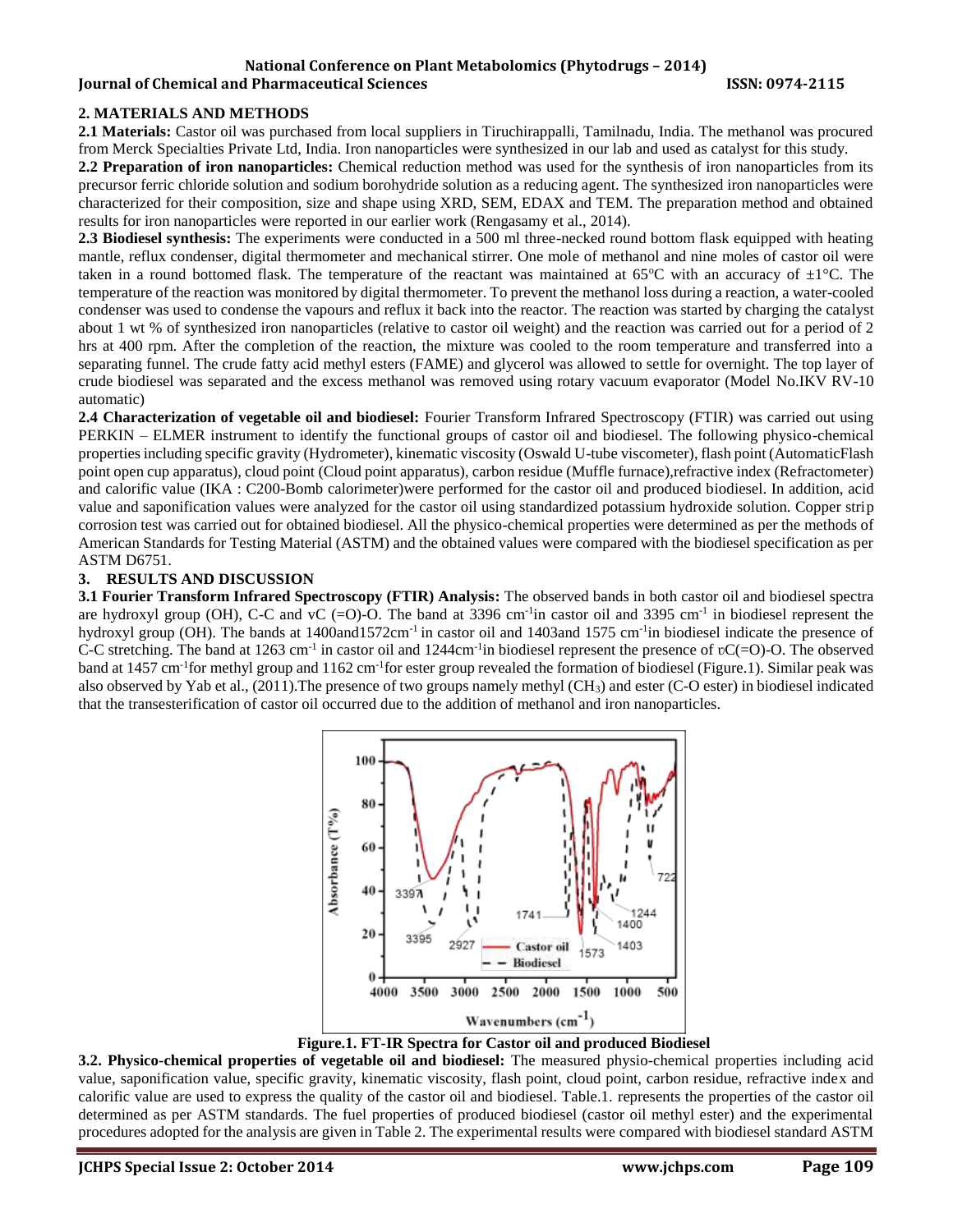## **National Conference on Plant Metabolomics (Phytodrugs – 2014) Journal of Chemical and Pharmaceutical Sciences ISSN: 0974-2115**

D6751. Also, the results obtained in this study were compared with the biodiesel produced by conventional acid/base catalyst and the results are tabulated in Table 3. It was noted that the quality of produced biodiesel was superior in terms of specific gravity, kinematic viscosity, flash point, calorific value and carbon residue when compared to the literature values.

# **Table 1. Physical and chemical properties of castor oil**

| $Sl$ . No               | Physico-chemical       | <b>Units</b>    | <b>ASTM</b> test  | <b>Castor oil</b>    |
|-------------------------|------------------------|-----------------|-------------------|----------------------|
|                         | properties             |                 | method            |                      |
|                         | Color                  | ۰               | Visual            | Light Reddish Yellow |
| $\mathbf{2}$            | Specific gravity       |                 | D 1298            | 0.960                |
|                         | at $40^{\circ}$ C      |                 |                   |                      |
| 3                       | Kinematic viscosity at | $mm^2/s$        | D 445             | 224                  |
|                         | $40^{\circ}$ C         |                 |                   |                      |
| $\overline{\mathbf{4}}$ | Acid value             | mg KOH/gm       | D 93              | 2.63                 |
| 5                       | Sponification value    | mg KOH/gm       | D 94              | 173.4                |
| 6                       | Flash point            | $\rm ^{\circ}C$ | D 92              | 286                  |
| 7                       | Cloud point            | $\rm ^{\circ}C$ | D <sub>2709</sub> | 14                   |
| 8                       | Carbon residue         | % mass          | D <sub>130</sub>  | -                    |
| 9                       | Refractive index       |                 |                   | 1.479                |
| 10                      | Calorific value        | cal/gm          | P <sub>6</sub>    | 7686                 |

**Table. 2. Fuel properties of produced biodiesel from castor oil using iron nanoparticles and ASTM** 

| specification |  |
|---------------|--|
|               |  |

| <b>Physico-chemical</b><br>properties                              | <b>ASTM</b> test<br>method | <b>Biodiesel specification</b><br>as per ASTM D6751 | <b>Values of produced</b><br>biodiesel |
|--------------------------------------------------------------------|----------------------------|-----------------------------------------------------|----------------------------------------|
| Specific gravity at 40 $^{\circ}$ C                                | D <sub>4052</sub>          | $0.81 - 0.90$                                       | 0.914                                  |
| Kinematic viscosity at 40 $^{\circ}$ C<br>$\text{(mm}^2\text{/s)}$ | D445                       | $1.9 - 6.0$                                         | 9.8                                    |
| Flash point $(^{\circ}C)$                                          | D93                        | > 130                                               | 185                                    |
| Cloud point $(^{\circ}C)$                                          | D 97                       | $-3$ to 12                                          | 6                                      |
| Water content (% vol)                                              | D <sub>2709</sub>          | $\leq 0.05$                                         | 0.17                                   |
| Carbon residue (% mass)                                            | D 524                      | $\leq 0.05$                                         | 0.042                                  |
| <b>Refractive index</b>                                            |                            | $\overline{\phantom{a}}$                            | 1.46                                   |
| <b>Copper strip Corrosion</b>                                      | D 130                      | No.3 max.                                           | 1a                                     |
| Calorific value (cal/gm)                                           | P 6                        | -                                                   | 9295                                   |

**Table 3, Comparison of fuel properties of produced castor oil biodiesel using iron nanocatalyst with the conventional catalysts**

| <b>Type of catalyst</b>             | <b>Specific</b><br>gravity at<br>$40^{\circ}$ C | <b>Kin.visco</b><br>at 40 $^{\circ}$ C<br>$\text{(mm}^2/\text{s})$ | Flash<br>point<br>$({}^{\circ}C)$ | <b>Cloud</b><br>point<br>$({}^{\circ}C)$ | <b>Calorific</b><br>value<br>MJ/Kg<br>(cal/gm) | Ref                        |
|-------------------------------------|-------------------------------------------------|--------------------------------------------------------------------|-----------------------------------|------------------------------------------|------------------------------------------------|----------------------------|
| <b>CH3OH</b>                        | 0.917                                           | 14.85                                                              | 205                               | $\overline{\phantom{a}}$                 |                                                | Encinar et al., $(2010)$   |
| KOH                                 | 0.910                                           | 10.75                                                              | 160                               | $-13$                                    | (7074)                                         | Okullo et al., (2012)      |
| <b>NaOH</b>                         | 0.888                                           | 4.74                                                               | 147.4                             | $-1.7$                                   |                                                | Efeovbokhan et al., (2012) |
| <b>NaOH</b>                         | 0.925                                           | 24                                                                 | 200                               |                                          | 37500<br>(8963)                                | Sreenivas et al            |
| <b>NaOH</b>                         | 0.927                                           | 15.98                                                              | 190.7                             | $-45$                                    | 37908<br>(9060)                                | Ingle et al., $(2010)$     |
| <b>NaOH</b>                         | 0.928                                           | 13.75                                                              | 120                               | 3                                        |                                                | Mohamed et al., (2008)     |
| $Acid + Base$                       | 0.94                                            | 26                                                                 | 191                               |                                          | 38500<br>(9202)                                | Babu PS et al., (2011)     |
| <b>Iron</b><br><b>Nanoparticles</b> | 0.914                                           | 9.8                                                                | 185                               | 6                                        | (9295)                                         | Present study              |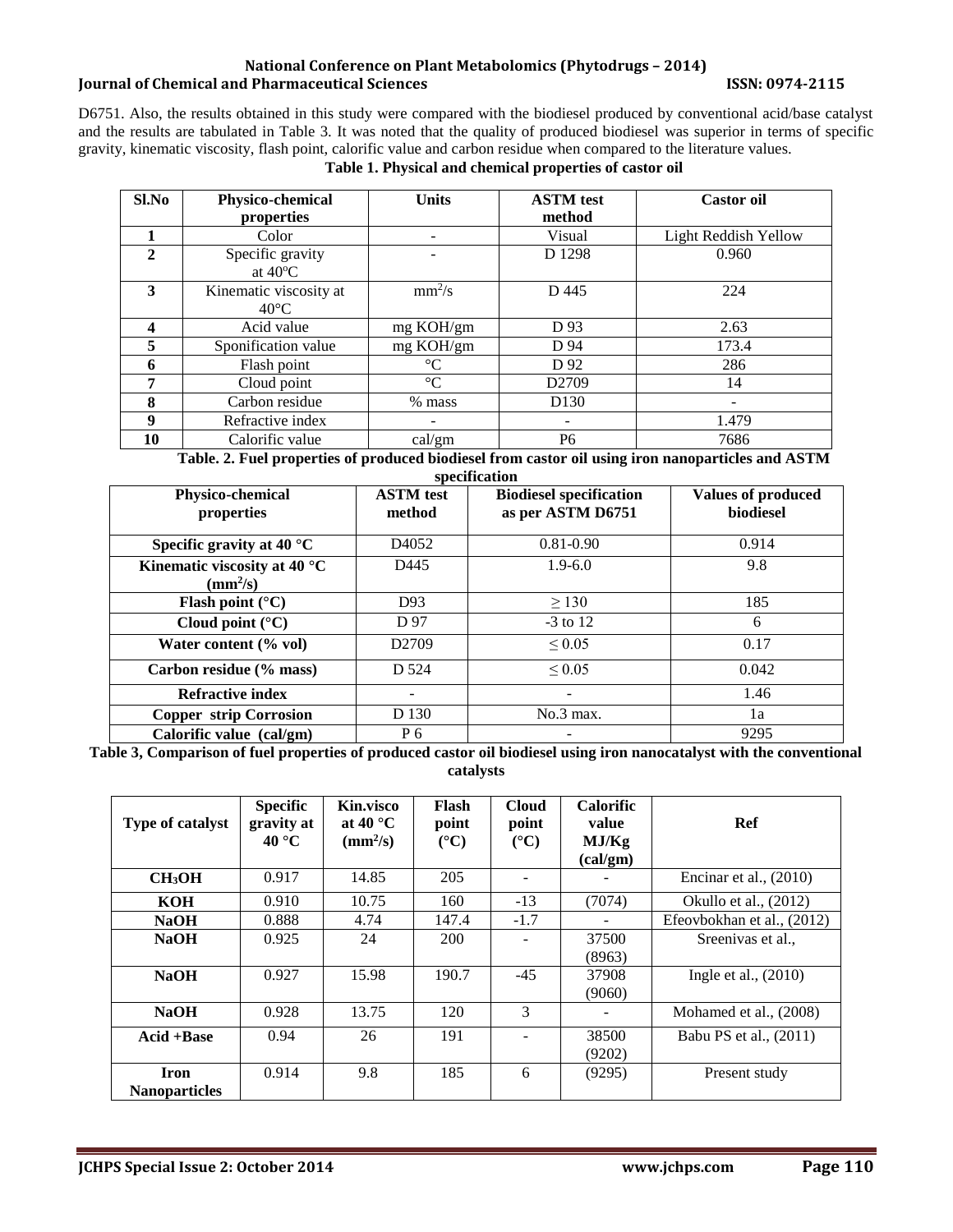### **National Conference on Plant Metabolomics (Phytodrugs – 2014) Iournal of Chemical and Pharmaceutical Sciences ISSN: 0974-2115**

**3.2.1. Specific gravity:** The specific gravity is a key fuel property, which affects the mass of fuel injected into the combustion chamber. This property directly affects the engine performance characteristic because the fuel injection pump meter works on by volume not by mass. The specific gravity of castor oil was found to be 0.960 (Table 1). After transesterification process, the specific gravity was reduced to 0.914. The obtained value is slightly greater than the specification of biodiesel standard ASTM D6751 (Table 2). A similar result was observed by Encinar et al., (2010) who found that, the specific gravity of castor oil biodiesel was 0.917 (Table 3) with 1 wt% of potassium methoxide as catalyst. However, the specific gravity of conventional diesel varies from 0.825 and 0.835. The specific gravity of obtained biodiesel was observed to be slightly higher than that of the conventional diesel. This result indicates that the slightly greater mass of obtained biodiesel may be delivered into the diesel engine.

**3.2.2. Kinematic viscosity:** Kinematic viscosity is the most important property of biodiesel because it affects the fluidity, lubricity and atomization of the fuel. Fuels with low viscosity may not provide sufficient lubrication resulting in wear and high viscosity causes poor combustion and increases exhaust emission. The kinematic viscosity of the castor oil was about 224 mm $\frac{2}{3}$ at 40 °C (Table 1), whereas the viscosity of produced biodiesel was about 9.8mm<sup>2</sup>/s. After 95.6% reduction achieved in kinematic viscosity by transesterification reaction, the obtained results are not matched with the limits as per standard  $(1.9-6.0 \text{ mm}^2/\text{s}, \text{Table})$ 2). The similar kinematic viscosity values of  $14.85$  and  $24.0$ mm<sup>2</sup>/s were observed by Encinar et al., (2010) and Sreenivas et al., (2011) respectively (Table 3). Besides, the kinematic viscosity of the conventional diesel ranges from 2 to 4.5 mm<sup>2</sup>/s at 40 °C. Thus it can be concluded that the viscosity of produced biodiesel is not similar to both the conventional diesel and biodiesel standard ASTM D6751. The reason for the higher viscosity of the castor oil biodiesel is due to the presence of hydroxyl group in its  $12<sup>th</sup>$  carbon molecular structure, as reported by Deshpande,  $(2012)$ . Hence, the produced biodiesel may be used as fuel by adding additives in existing diesel engine without any design modification.

**3.2.3. Flash point:** The flash point is the minimum temperature at which fuel gives momentary flash on ignition under specified test conditions. It is an important parameter for storage, handling and safety of the fuel. The flash point of the produced biodiesel was about 185°C (Table 2), whereas the flash point of castor oil was about 286°C (Table 1). This value is much higher than that of the minimum requirement of 130  $\degree$ C as indicated in the ASTM standard. The similar flash point values of 205 $\degree$ C and 200 $\degree$ C were obtained by Encinar et al., (2010) and Sreenivas et al., (2012) respectively (Table 3). The minimum value of flash point for conventional diesel fuel is about 35 °C. Based on the results, the produced biodiesel was considered to be safe for storage and handling purposes when compared to the conventional diesel.

**3.2.4. Cloud point:** The cloud point means that the temperature at which a sample of the fuel starts to become cloudy when the fuel is cooled under prescribed conditions. The cloud point of vegetable oil and biodiesel produced in the present study was about  $14^{\circ}$ C and  $6^{\circ}$  C, respectively (Tables 1 and 2). The observed value of biodiesel matches with the specifications of ASTM. Mohamed,  $(2008)$  observed that the cloud point for castor oil biodiesel produced using acid/ base catalyst was $3 \degree C$ . The cloud point of conventional diesel fuel is between -10 and -15 °C. The result of the study suggests that the obtained biodiesel may not be used as fuel at low temperatures when compared to the conventional diesel. To overcome this problem, the suitable additives can be used.

**3.2.5. Carbon residue:** Carbon residue is an indication of carbon depositing tendencies of the fuel in diesel engine. The carbon residue of castor oil and biodiesel produced in the present study was about 0.095 and 0.042wt%, respectively (Tables 1 and 2). The obtained result agrees well with the specifications of biodiesel standard ASTM D6751. The carbon residue specification for conventional diesel is 0.01 wt%. The result acquired from carbon residue test showed that the impurity of biodiesel obtained in this study was less when compared to the castor oil. The carbon residue value of obtained biodiesel was slightly higher than that of the conventional diesel, because the biodiesel may contain inorganic impurities and biopolymers.

**3.2.6. Calorific value:** Calorific value is the ability of heat generated by the unit mass of fuel. The calorific value of castor oil and the produced biodiesel were reported as 7686 cal/gm and 9295cal/gm respectively. The similar result was observed by Babuand and Mamila, (2008) and Ingle, (2012) for calorific value of biodiesel from castor oil.

**3.2.7. Copper strip corrosion:** The copper corrosion test was carried out at 50 °C for a period of 3 hrs. The value of copper corrosion test for the produced biodiesel was found to be 1a (Slightly Tarnish). The results revealed that the quality of obtained biodiesel was observed to be superior, when compared to the conventional diesel and hence, it may lead to good resistance for copper corrosion. The refractive index of the produced biodiesel and castor oil was 1.460 and 1.479, respectively. The similar result was observed by Mohamed, (2008) for refractive index.

## **4. CONCLUSIONS**

The production of biodiesel from castor oil with methanol was successfully conducted using iron nanoparticles as catalyst. The properties of resulting castor oil biodiesel agree well with the specifications of biodiesel standards ASTM D6751 except for specific gravity kinematic viscosity. Most of the physico-chemical properties of castor oil biodiesel match well with the normal diesel. The use of iron nanoparticles as catalyst showed more advantageous than the conventional acid/base catalyst for the production of biodiesel. Hence, the produced biodiesel can be considered as an alternative to the conventional diesel. **REFERENCES**

Atabani AE, Silitonga AS, BadruddinI A, Mahlia TMI, Masjuki HH and Ekhilef S, A comprehensive review on biodiesel as an alternative energy resource and its characteristics, Renewable and Sustainable Energy Reviews , 16, 2012, 2070– 2093.